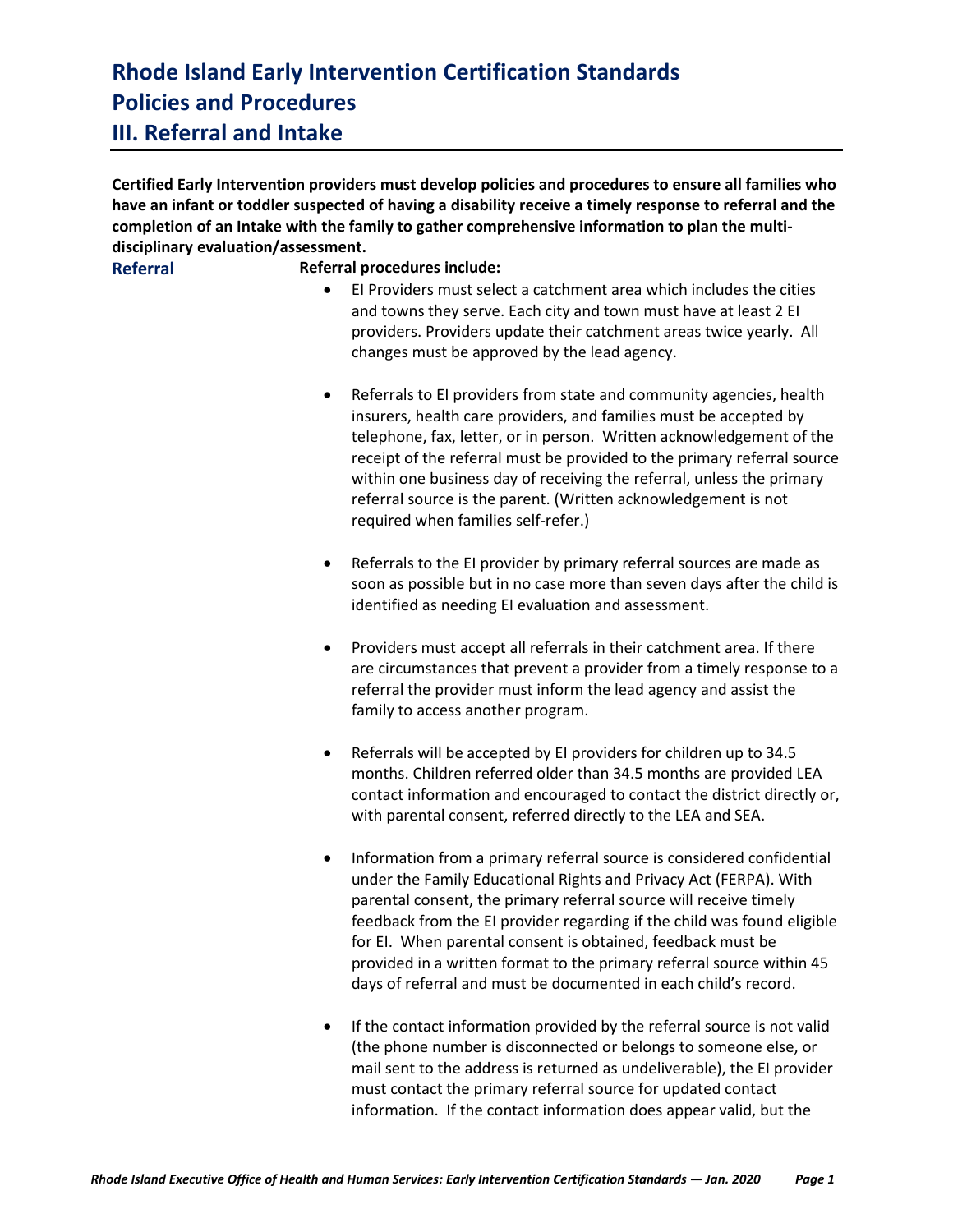| III. Keferral and Intake                                                                                                                                                                 |                                                                                                                                                                                                                                                                                                                                                                                                                                                |
|------------------------------------------------------------------------------------------------------------------------------------------------------------------------------------------|------------------------------------------------------------------------------------------------------------------------------------------------------------------------------------------------------------------------------------------------------------------------------------------------------------------------------------------------------------------------------------------------------------------------------------------------|
| <b>Referral (continued)</b>                                                                                                                                                              | family is not responsive to outreach efforts, this engagement status<br>can only be shared with the referral source when parental consent<br>was obtained at time of referral.                                                                                                                                                                                                                                                                 |
|                                                                                                                                                                                          | The EI provider must appoint a service coordinator as soon as possible<br>for each referral.                                                                                                                                                                                                                                                                                                                                                   |
|                                                                                                                                                                                          | All information related to a referral must be recorded on the most<br>٠<br>recent version of the Rhode Island Early Intervention Referral and<br>Demographics form and entered into the Welligent data system.                                                                                                                                                                                                                                 |
|                                                                                                                                                                                          | A complete referral is defined as information received by a referral<br>٠<br>source which includes enough demographic information to enable the<br>El program to contact the family. The referral date is the date of the<br>receipt of a complete referral.                                                                                                                                                                                   |
|                                                                                                                                                                                          | All complete referrals must be entered into the Welligent data system<br>٠<br>within 1 business day of receipt.                                                                                                                                                                                                                                                                                                                                |
|                                                                                                                                                                                          | All infants and toddlers referred must have a multidisciplinary<br>٠<br>evaluation/assessment and initial IFSP meeting conducted within 45<br>days of referral. The only exceptions to the 45-day time line are:<br>exceptional family circumstances which caused a delay that<br>$\circ$<br>are documented in the child's EI records; or<br>the parent has not provided consent despite documented<br>$\circ$<br>attempts by the EI provider. |
|                                                                                                                                                                                          | Procedures related to children referred to Early Intervention for a<br>٠<br>second time are found in the RI Early Intervention IFSP Guidebook at<br>http://www.ric.edu/sherlockcenter/ei.html.                                                                                                                                                                                                                                                 |
| <b>CAPTA Referral</b><br><b>303.27 Parent</b><br>Section 303.27 of IDEA<br>defines parent as<br>(A) a biological, adoptive,<br>or foster parent of a child<br>(unless a foster parent is | The EI provider receives referrals for children from the Department of<br>Children Youth and Families (DCYF) who:<br>are the subject of a substantiated case of abuse and neglect<br>or<br>have been directly affected by illegal substance abuse or<br>$\circ$<br>withdrawal symptoms resulting from prenatal drug exposure                                                                                                                   |

or

*prohibited by State law from serving as a parent); (B) a guardian authorized to act as the child's* 

- o are under three years of age and potentially eligible for Early Intervention
- **If the biological parent is available and retains rights as primary decision maker:**
	- o The EI provider contacts the biological parent and the parent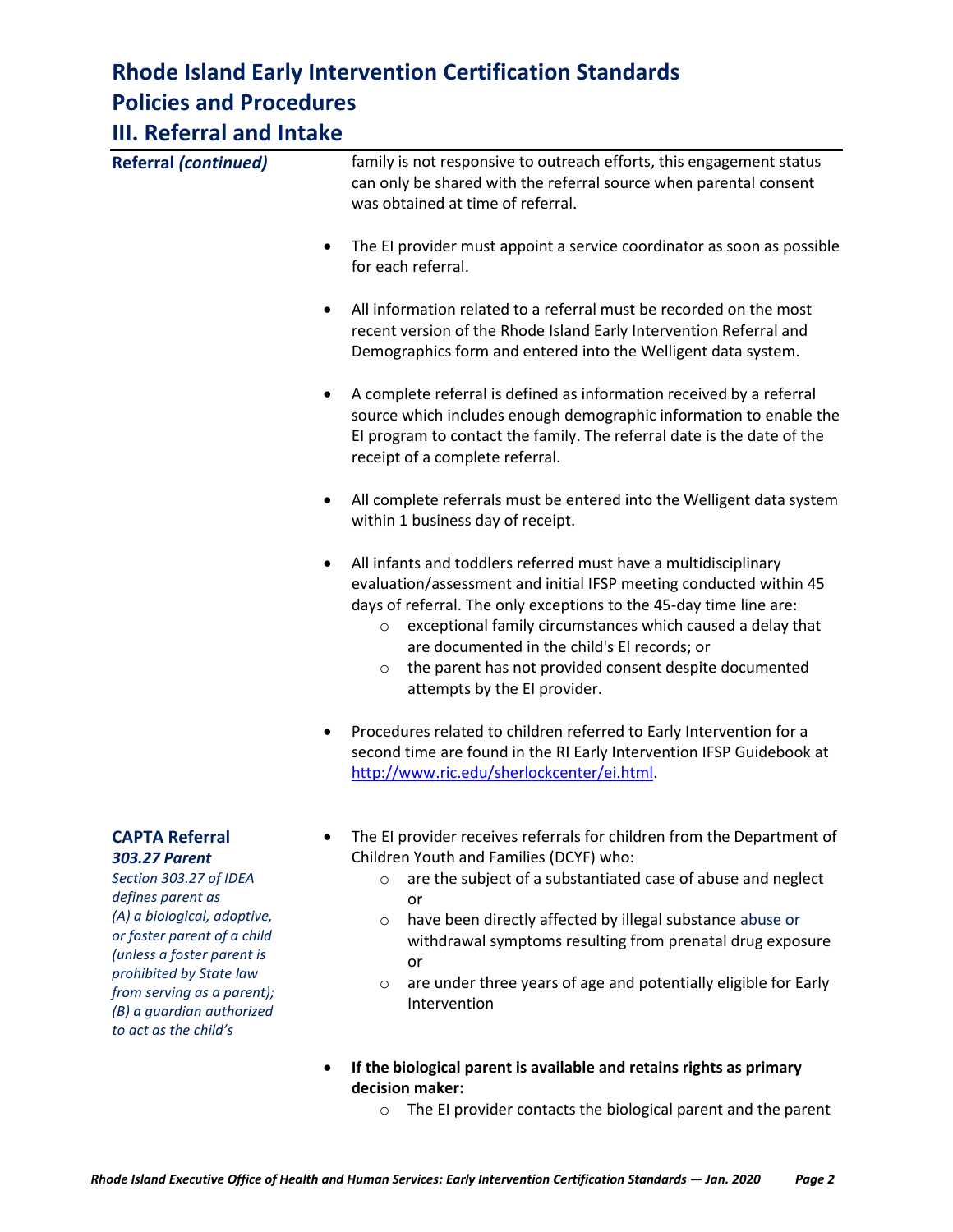#### **CAPTA Referral**  *(continued)*

*parent (but not the State if the child is a ward of the State); (C) an individual acting in the place of a biological or adoptive parent (including a grandparent, stepparent, or other relative) with whom the child lives, or an individual who is legally responsible for the child's welfare; or (D) an individual who has been appointed under303.422 or section 639(a)(5) to be a surrogate parent.*

makes all decisions regarding EI services and signs all EI paperwork, including consents, releases, the IFSP and transition. Initial intake conversations should be done with the parent. If the child is in foster placement the EI provider should also visit the foster parent to gather information, but not necessarily with the parent at the same time/location. The confidentiality of the foster parent is protected, when appropriate.

- o If the biological parent is unable to be reached prior to the initial multidisciplinary evaluation/assessment, the DCYF case worker must be immediately informed, and events clearly documented on an SRF. DCYF will locate the biological parent so they can receive prior written notice. Early Intervention proceeds with the evaluation to determine eligibility with the foster parent.
- o If the child is found eligible for EI, IFSP development should be done with both the biological and foster families.
- o If at any time, attempts to contact the biological parent are unsuccessful and will result in a delay of the IFSP process; the foster family may act in the role of parent and make decisions regarding Early Intervention such as signing the IFSP and required consents. The DCYF case worker and DCYF EI liaison must be immediately informed, and events clearly documented on an SRF. The EI provider is notified of any change in the parent's status as decision maker by the DCYF EI liaison.
- **If the biological parent is available but the foster parent has been named as temporary decision maker:**
	- o Until DCYF indicates otherwise, the foster parent may sign EI documents including Services Rendered Forms, IFSPs and consent forms. Intake conversations should be done with the biological parent and foster parent, but not necessarily at the same time/location. The biological parents should be updated regularly and be included in visits whenever possible. At any time, the biological parent may assume the role as primary decision maker about EI services. The EI provider is notified of any change in the parent's status as decision maker by the DCYF EI liaison.
	- o The EI provider proceeds with prior written notice and evaluation/assessment to determine eligibility. If eligible, the IFSP is developed and signed by the foster parent. All information gathered via evaluation and IFSP should be shared with biological parent by whatever means makes sense (mail, phone, visit, etc.).
	- o When the child is 28 months old if the foster parent is still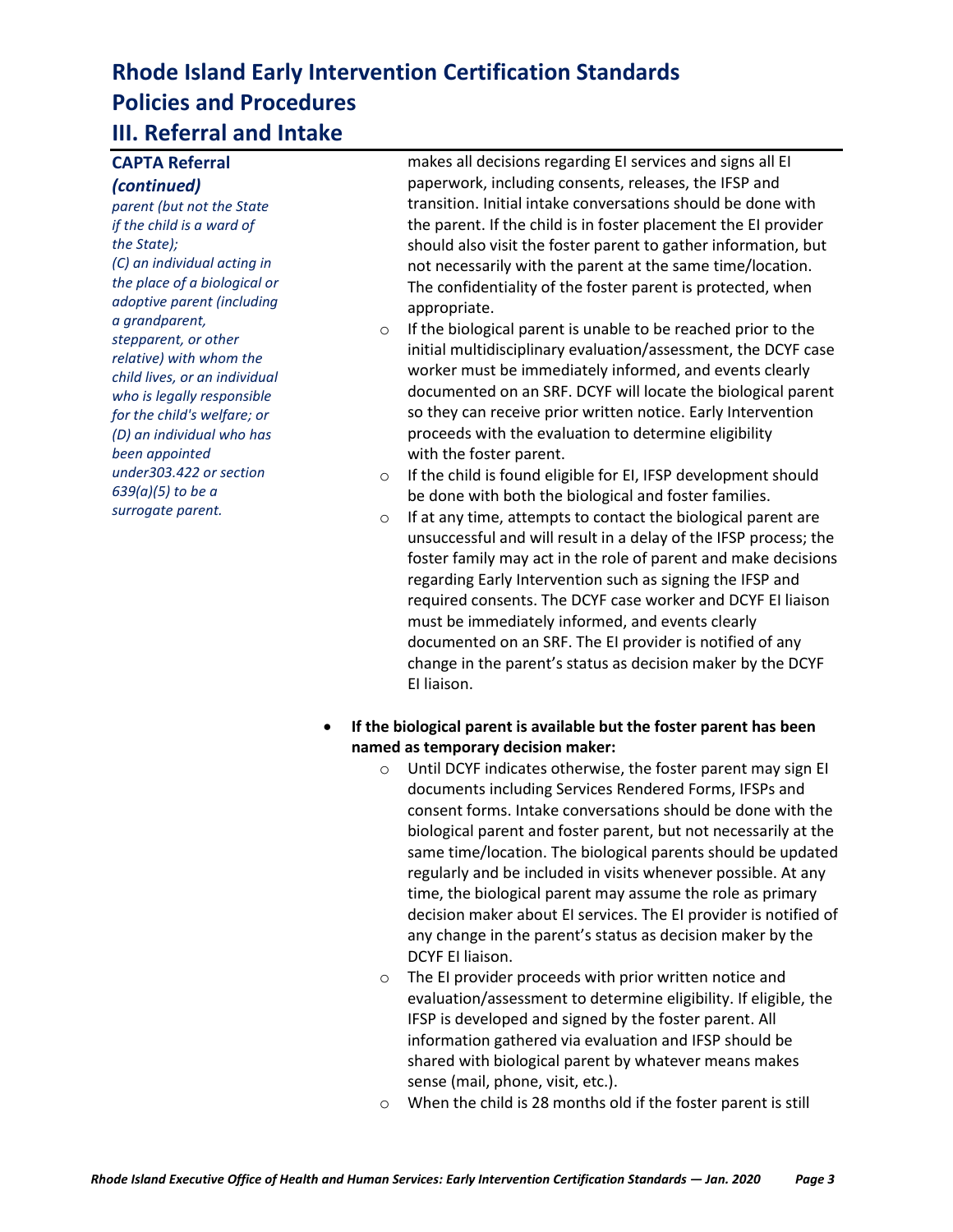| .                                    |                                                                                                                                                                                                                                                                                                                                                                                                                                                                                                                                                                                                                                                                                                                                                                                                                                                                                                                                   |
|--------------------------------------|-----------------------------------------------------------------------------------------------------------------------------------------------------------------------------------------------------------------------------------------------------------------------------------------------------------------------------------------------------------------------------------------------------------------------------------------------------------------------------------------------------------------------------------------------------------------------------------------------------------------------------------------------------------------------------------------------------------------------------------------------------------------------------------------------------------------------------------------------------------------------------------------------------------------------------------|
| <b>CAPTA Referral</b><br>(continued) | designated as the decision maker, the EI provider must<br>contact the DCYF worker as a reminder to complete the DCYF<br>Form 061 and submit it to the DCYF Educational Advocate<br>Liaison to begin the process of designating an Educational<br>Advocate. If the biological parent has assumed the role of<br>decision maker, then he/she will participate in the transition<br>process.                                                                                                                                                                                                                                                                                                                                                                                                                                                                                                                                         |
|                                      | If the biological parent's whereabouts is unknown or their parental<br>٠                                                                                                                                                                                                                                                                                                                                                                                                                                                                                                                                                                                                                                                                                                                                                                                                                                                          |
|                                      | rights have been terminated and the foster parent has been named                                                                                                                                                                                                                                                                                                                                                                                                                                                                                                                                                                                                                                                                                                                                                                                                                                                                  |
|                                      | as decision maker:                                                                                                                                                                                                                                                                                                                                                                                                                                                                                                                                                                                                                                                                                                                                                                                                                                                                                                                |
|                                      | The EI provider contacts the foster parent who signs all EI<br>$\circ$<br>documents including Services Rendered Forms, IFSPs and<br>consent forms. A DCYF representative must sign all medical<br>releases.<br>On or before the 6-month IFSP Progress Review, or an Annual<br>$\circ$<br>Review of the IFSP, the EI provider must obtain an update<br>regarding the status of the availability of the biological parent<br>by speaking with the DCYF case worker. If appropriate the EI<br>provider contacts the biological parent and is notified of any<br>change in the parent's status as decision maker by the DCYF<br>El liaison.<br>When the child is 28 months old, EI Service Coordinator<br>$\circ$<br>contacts the child's DCYF worker as a reminder to complete<br>the DCYF Form 061 and submit it to the DCYF Educational<br>Advocate Liaison to begin the process of designating an<br><b>Educational Advocate.</b> |
| <b>Intake</b>                        | Policies and procedures related to Intake include:                                                                                                                                                                                                                                                                                                                                                                                                                                                                                                                                                                                                                                                                                                                                                                                                                                                                                |
|                                      | The EI provider, upon receipt of a referral, must contact the referred<br>$\bullet$<br>family within five business days.                                                                                                                                                                                                                                                                                                                                                                                                                                                                                                                                                                                                                                                                                                                                                                                                          |
|                                      | All contact with the family must be in the family's chosen language<br>and/or method of communication unless not feasible to do so.                                                                                                                                                                                                                                                                                                                                                                                                                                                                                                                                                                                                                                                                                                                                                                                               |
|                                      | The intake process must include:<br>o providing the parent with an overview of Early Intervention and<br>the service delivery model (see Rhode Island Early Intervention<br>Principles and Practices Policy);<br>o gathering information from the family (parent concerns,<br>developmental history, etc.) to assist with planning and<br>individualizing the evaluation/assessment;<br>o obtaining information from other sources as appropriate<br>(biological/foster parent; custodial/non-custodial parent, child<br>care provider);                                                                                                                                                                                                                                                                                                                                                                                          |